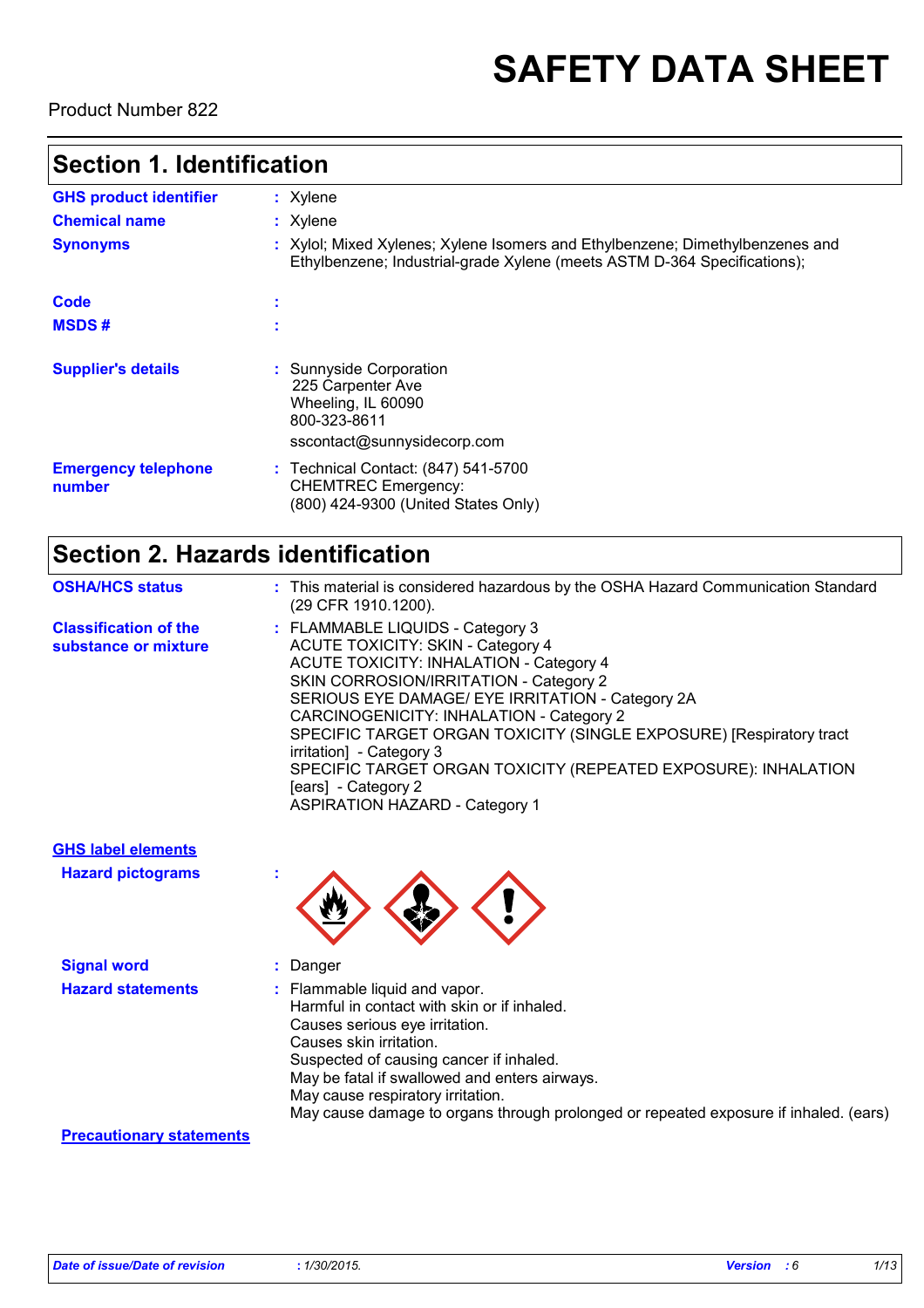## **Section 2. Hazards identification**

| <b>Prevention</b>                          | : Obtain special instructions before use. Do not handle until all safety precautions have<br>been read and understood. Use personal protective equipment as required. Wear<br>protective gloves. Wear eye or face protection. Wear protective clothing. Keep away<br>from heat, sparks, open flames and hot surfaces. - No smoking. Use explosion-proof<br>electrical, ventilating, lighting and all material-handling equipment. Use only non-<br>sparking tools. Take precautionary measures against static discharge. Keep container<br>tightly closed. Use only outdoors or in a well-ventilated area. Do not breathe vapor.<br>Wash hands thoroughly after handling.                                                                                                                                                                             |
|--------------------------------------------|-------------------------------------------------------------------------------------------------------------------------------------------------------------------------------------------------------------------------------------------------------------------------------------------------------------------------------------------------------------------------------------------------------------------------------------------------------------------------------------------------------------------------------------------------------------------------------------------------------------------------------------------------------------------------------------------------------------------------------------------------------------------------------------------------------------------------------------------------------|
| <b>Response</b>                            | : Get medical attention if you feel unwell. IF exposed or concerned: Get medical<br>attention. IF INHALED: Remove victim to fresh air and keep at rest in a position<br>comfortable for breathing. Call a POISON CENTER or physician if you feel unwell. IF<br>SWALLOWED: Immediately call a POISON CENTER or physician. Do NOT induce<br>vomiting. IF ON SKIN (or hair): Take off immediately all contaminated clothing. Rinse<br>skin with water or shower. IF ON SKIN: Wash with plenty of soap and water. Call a<br>POISON CENTER or physician if you feel unwell. Take off contaminated clothing. If<br>skin irritation occurs: Get medical attention. IF IN EYES: Rinse cautiously with water<br>for several minutes. Remove contact lenses, if present and easy to do. Continue rinsing.<br>If eye irritation persists: Get medical attention. |
| <b>Storage</b>                             | : Store locked up. Store in a well-ventilated place. Keep cool.                                                                                                                                                                                                                                                                                                                                                                                                                                                                                                                                                                                                                                                                                                                                                                                       |
| <b>Disposal</b>                            | : Dispose of contents and container in accordance with all local, regional, national and<br>international regulations.                                                                                                                                                                                                                                                                                                                                                                                                                                                                                                                                                                                                                                                                                                                                |
| <b>Hazards not otherwise</b><br>classified | : None known.                                                                                                                                                                                                                                                                                                                                                                                                                                                                                                                                                                                                                                                                                                                                                                                                                                         |
|                                            |                                                                                                                                                                                                                                                                                                                                                                                                                                                                                                                                                                                                                                                                                                                                                                                                                                                       |

## **Section 3. Composition/information on ingredients**

| <b>Substance/mixture</b>                | : Substance                                                                                                                                               |
|-----------------------------------------|-----------------------------------------------------------------------------------------------------------------------------------------------------------|
| <b>Chemical name</b>                    | $: X$ vlene                                                                                                                                               |
| <b>Other means of</b><br>identification | : Xylol; Mixed Xylenes; Xylene Isomers and Ethylbenzene; Dimethylbenzenes and<br>Ethylbenzene; Industrial-grade Xylene (meets ASTM D-364 Specifications); |

| <b>CAS number/other identifiers</b> |                   |
|-------------------------------------|-------------------|
| <b>CAS</b> number                   | $: 1330 - 20 - 7$ |

| 1330-20-7<br>$60 - 100$<br>$100 - 41 - 4$<br>$10 - 30$<br>98-82-8<br>$0.1 - 1$ |                                                                                                                  |
|--------------------------------------------------------------------------------|------------------------------------------------------------------------------------------------------------------|
|                                                                                |                                                                                                                  |
|                                                                                | A an experimental and a comparative of the montradial and distributed to the direct and a constant of the second |

Any concentration shown as a range is to protect confidentiality or is due to process variation.

**Occupational exposure limits, if available, are listed in Section 8.**

### **Section 4. First aid measures**

|                   | <b>Description of necessary first aid measures</b>                                                                                                                                                                                                                                                                                                                                                                                                                                                                                                                                                                                                                                                                                         |
|-------------------|--------------------------------------------------------------------------------------------------------------------------------------------------------------------------------------------------------------------------------------------------------------------------------------------------------------------------------------------------------------------------------------------------------------------------------------------------------------------------------------------------------------------------------------------------------------------------------------------------------------------------------------------------------------------------------------------------------------------------------------------|
| Eye contact       | : Immediately flush eyes with plenty of water, occasionally lifting the upper and lower<br>eyelids. Check for and remove any contact lenses. Continue to rinse for at least 10<br>minutes. Get medical attention.                                                                                                                                                                                                                                                                                                                                                                                                                                                                                                                          |
| <b>Inhalation</b> | : Remove victim to fresh air and keep at rest in a position comfortable for breathing. If it<br>is suspected that gas or vapor is still present, the rescuer should wear an appropriate<br>mask or self-contained breathing apparatus. If not breathing, if breathing is irregular or<br>if respiratory arrest occurs, provide artificial respiration or oxygen by trained personnel.<br>It may be dangerous to the person providing aid to give mouth-to-mouth resuscitation.<br>Get medical attention. If necessary, call a poison center or physician. If unconscious,<br>place in recovery position and get medical attention immediately. Maintain an open<br>airway. Loosen tight clothing such as a collar, tie, belt or waistband. |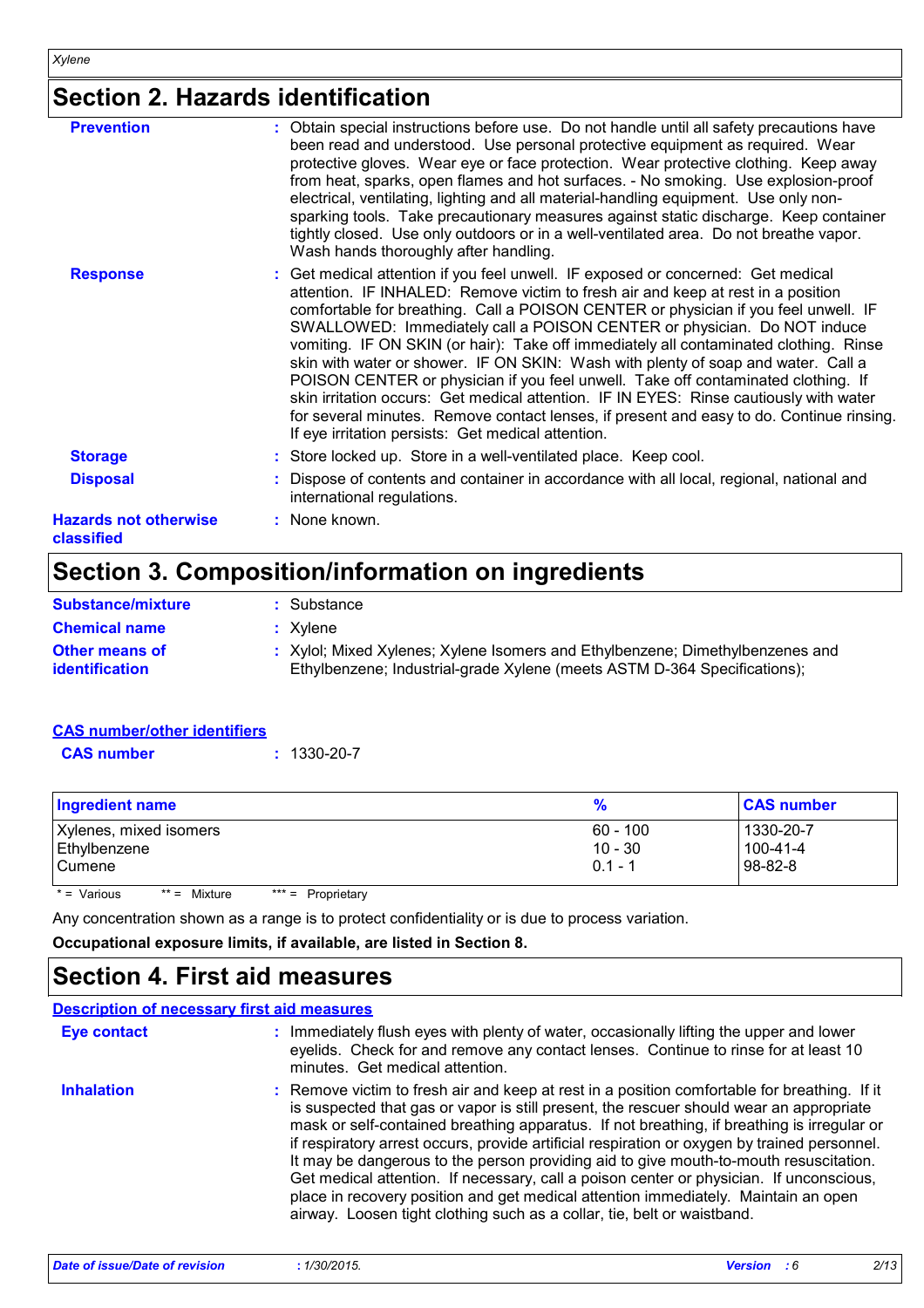## **Section 4. First aid measures**

| <b>Skin contact</b> | : Wash with plenty of soap and water. Remove contaminated clothing and shoes. Wash<br>contaminated clothing thoroughly with water before removing it, or wear gloves.<br>Continue to rinse for at least 10 minutes. Get medical attention. If necessary, call a<br>poison center or physician. Wash clothing before reuse. Clean shoes thoroughly<br>before reuse.                                                                                                                                                                                                                                                                                       |
|---------------------|----------------------------------------------------------------------------------------------------------------------------------------------------------------------------------------------------------------------------------------------------------------------------------------------------------------------------------------------------------------------------------------------------------------------------------------------------------------------------------------------------------------------------------------------------------------------------------------------------------------------------------------------------------|
| <b>Ingestion</b>    | : Get medical attention immediately. Call a poison center or physician. Wash out mouth<br>with water. Remove dentures if any. Remove victim to fresh air and keep at rest in a<br>position comfortable for breathing. Aspiration hazard if swallowed. Can enter lungs and<br>cause damage. Do not induce vomiting. If vomiting occurs, the head should be kept<br>low so that vomit does not enter the lungs. Never give anything by mouth to an<br>unconscious person. If unconscious, place in recovery position and get medical<br>attention immediately. Maintain an open airway. Loosen tight clothing such as a collar,<br>tie, belt or waistband. |

#### **Most important symptoms/effects, acute**

| <b>Potential acute health effects</b> |  |                                                                                                                                                                                                                                                                                                                                                                                                                     |  |
|---------------------------------------|--|---------------------------------------------------------------------------------------------------------------------------------------------------------------------------------------------------------------------------------------------------------------------------------------------------------------------------------------------------------------------------------------------------------------------|--|
| <b>Eye contact</b>                    |  | : Causes serious eye irritation.                                                                                                                                                                                                                                                                                                                                                                                    |  |
| <b>Inhalation</b>                     |  | : Harmful if inhaled. May cause respiratory irritation.                                                                                                                                                                                                                                                                                                                                                             |  |
| <b>Skin contact</b>                   |  | : Harmful in contact with skin. Causes skin irritation.                                                                                                                                                                                                                                                                                                                                                             |  |
| <b>Ingestion</b>                      |  | : May be fatal if swallowed and enters airways. Irritating to mouth, throat and stomach.                                                                                                                                                                                                                                                                                                                            |  |
| <b>Over-exposure signs/symptoms</b>   |  |                                                                                                                                                                                                                                                                                                                                                                                                                     |  |
| <b>Eye contact</b>                    |  | : Adverse symptoms may include the following:<br>pain or irritation<br>watering<br>redness                                                                                                                                                                                                                                                                                                                          |  |
| <b>Inhalation</b>                     |  | : Adverse symptoms may include the following:<br>respiratory tract irritation<br>coughing                                                                                                                                                                                                                                                                                                                           |  |
| <b>Skin contact</b>                   |  | : Adverse symptoms may include the following:<br>irritation<br>redness                                                                                                                                                                                                                                                                                                                                              |  |
| <b>Ingestion</b>                      |  | : Adverse symptoms may include the following:<br>nausea or vomiting                                                                                                                                                                                                                                                                                                                                                 |  |
|                                       |  | <b>Indication of immediate medical attention and special treatment needed, if necessary</b>                                                                                                                                                                                                                                                                                                                         |  |
| <b>Notes to physician</b>             |  | : If ingested, this material presents a significant aspiration and chemical pneumonitis<br>hazard. Induction of emesis is not recommended. Consider activated charcoal and/or<br>gastric lavage. If patient is obtunded, protect the airway by cuffed endotracheal<br>intubation or by placement of the body in a Trendelenburg and left lateral decubitus<br>position.                                             |  |
| <b>Specific treatments</b>            |  | : Treat symptomatically and supportively.                                                                                                                                                                                                                                                                                                                                                                           |  |
| <b>Protection of first-aiders</b>     |  | No action shall be taken involving any personal risk or without suitable training. If it is<br>suspected that gas or vapor is still present, the rescuer should wear an appropriate<br>mask or self-contained breathing apparatus. It may be dangerous to the person<br>providing aid to give mouth-to-mouth resuscitation. Wash contaminated clothing<br>thoroughly with water before removing it, or wear gloves. |  |

#### **See toxicological information (Section 11)**

## **Section 5. Fire-fighting measures**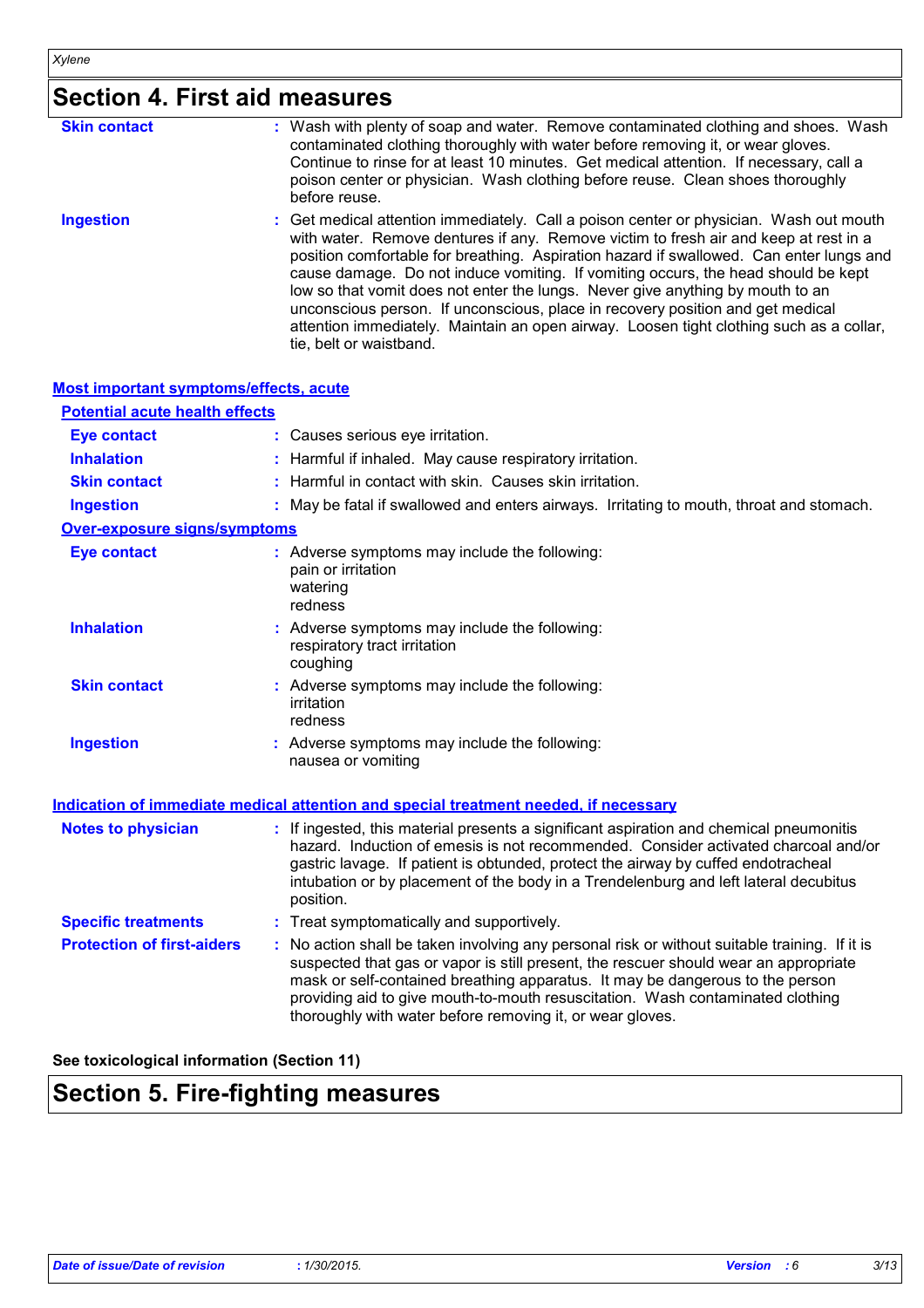### **Section 5. Fire-fighting measures**

| <b>Specific hazards arising</b><br>from the chemical     | Flammable liquid and vapor. In a fire or if heated, a pressure increase will occur and<br>the container may burst, with the risk of a subsequent explosion. The vapor/gas is<br>heavier than air and will spread along the ground. Vapors may accumulate in low or<br>confined areas or travel a considerable distance to a source of ignition and flash back.<br>Runoff to sewer may create fire or explosion hazard. Fire water contaminated with this<br>material must be contained and prevented from being discharged to any waterway,<br>sewer or drain. |
|----------------------------------------------------------|----------------------------------------------------------------------------------------------------------------------------------------------------------------------------------------------------------------------------------------------------------------------------------------------------------------------------------------------------------------------------------------------------------------------------------------------------------------------------------------------------------------------------------------------------------------|
| <b>Extinguishing media</b>                               |                                                                                                                                                                                                                                                                                                                                                                                                                                                                                                                                                                |
| <b>Suitable extinguishing</b><br>media                   | : Use dry chemical, $CO2$ , water spray (fog) or foam.                                                                                                                                                                                                                                                                                                                                                                                                                                                                                                         |
| <b>Unsuitable extinguishing</b><br>media                 | : Do not use water jet.                                                                                                                                                                                                                                                                                                                                                                                                                                                                                                                                        |
| <b>Hazardous thermal</b><br>decomposition products       | Decomposition products may include the following materials:<br>carbon dioxide<br>carbon monoxide                                                                                                                                                                                                                                                                                                                                                                                                                                                               |
| <b>Special protective actions</b><br>for fire-fighters   | : Promptly isolate the scene by removing all persons from the vicinity of the incident if<br>there is a fire. No action shall be taken involving any personal risk or without suitable<br>training. Move containers from fire area if this can be done without risk. Use water<br>spray to keep fire-exposed containers cool.                                                                                                                                                                                                                                  |
| <b>Special protective</b><br>equipment for fire-fighters | Fire-fighters should wear appropriate protective equipment and self-contained breathing<br>apparatus (SCBA) with a full face-piece operated in positive pressure mode.                                                                                                                                                                                                                                                                                                                                                                                         |

## **Section 6. Accidental release measures**

#### **Personal precautions, protective equipment and emergency procedures**

| For non-emergency<br>personnel                               |   | : No action shall be taken involving any personal risk or without suitable training.<br>Evacuate surrounding areas. Keep unnecessary and unprotected personnel from<br>entering. Do not touch or walk through spilled material. Shut off all ignition sources.<br>No flares, smoking or flames in hazard area. Avoid breathing vapor or mist. Provide<br>adequate ventilation. Wear appropriate respirator when ventilation is inadequate. Put<br>on appropriate personal protective equipment.                                                                                                                                                                                                                                                                    |  |
|--------------------------------------------------------------|---|--------------------------------------------------------------------------------------------------------------------------------------------------------------------------------------------------------------------------------------------------------------------------------------------------------------------------------------------------------------------------------------------------------------------------------------------------------------------------------------------------------------------------------------------------------------------------------------------------------------------------------------------------------------------------------------------------------------------------------------------------------------------|--|
| For emergency responders                                     | ÷ | If specialized clothing is required to deal with the spillage, take note of any information in<br>Section 8 on suitable and unsuitable materials. See also the information in "For non-<br>emergency personnel".                                                                                                                                                                                                                                                                                                                                                                                                                                                                                                                                                   |  |
| <b>Environmental precautions</b>                             |   | : Avoid dispersal of spilled material and runoff and contact with soil, waterways, drains<br>and sewers. Inform the relevant authorities if the product has caused environmental<br>pollution (sewers, waterways, soil or air). Water polluting material. May be harmful to<br>the environment if released in large quantities.                                                                                                                                                                                                                                                                                                                                                                                                                                    |  |
| <b>Methods and materials for containment and cleaning up</b> |   |                                                                                                                                                                                                                                                                                                                                                                                                                                                                                                                                                                                                                                                                                                                                                                    |  |
| <b>Small spill</b>                                           |   | : Stop leak if without risk. Move containers from spill area. Use spark-proof tools and<br>explosion-proof equipment. Dilute with water and mop up if water-soluble. Alternatively,<br>or if water-insoluble, absorb with an inert dry material and place in an appropriate waste<br>disposal container. Dispose of via a licensed waste disposal contractor.                                                                                                                                                                                                                                                                                                                                                                                                      |  |
| <b>Large spill</b>                                           |   | Stop leak if without risk. Move containers from spill area. Use spark-proof tools and<br>explosion-proof equipment. Approach release from upwind. Prevent entry into sewers,<br>water courses, basements or confined areas. Wash spillages into an effluent treatment<br>plant or proceed as follows. Contain and collect spillage with non-combustible,<br>absorbent material e.g. sand, earth, vermiculite or diatomaceous earth and place in<br>container for disposal according to local regulations (see Section 13). Dispose of via a<br>licensed waste disposal contractor. Contaminated absorbent material may pose the<br>same hazard as the spilled product. Note: see Section 1 for emergency contact<br>information and Section 13 for waste disposal. |  |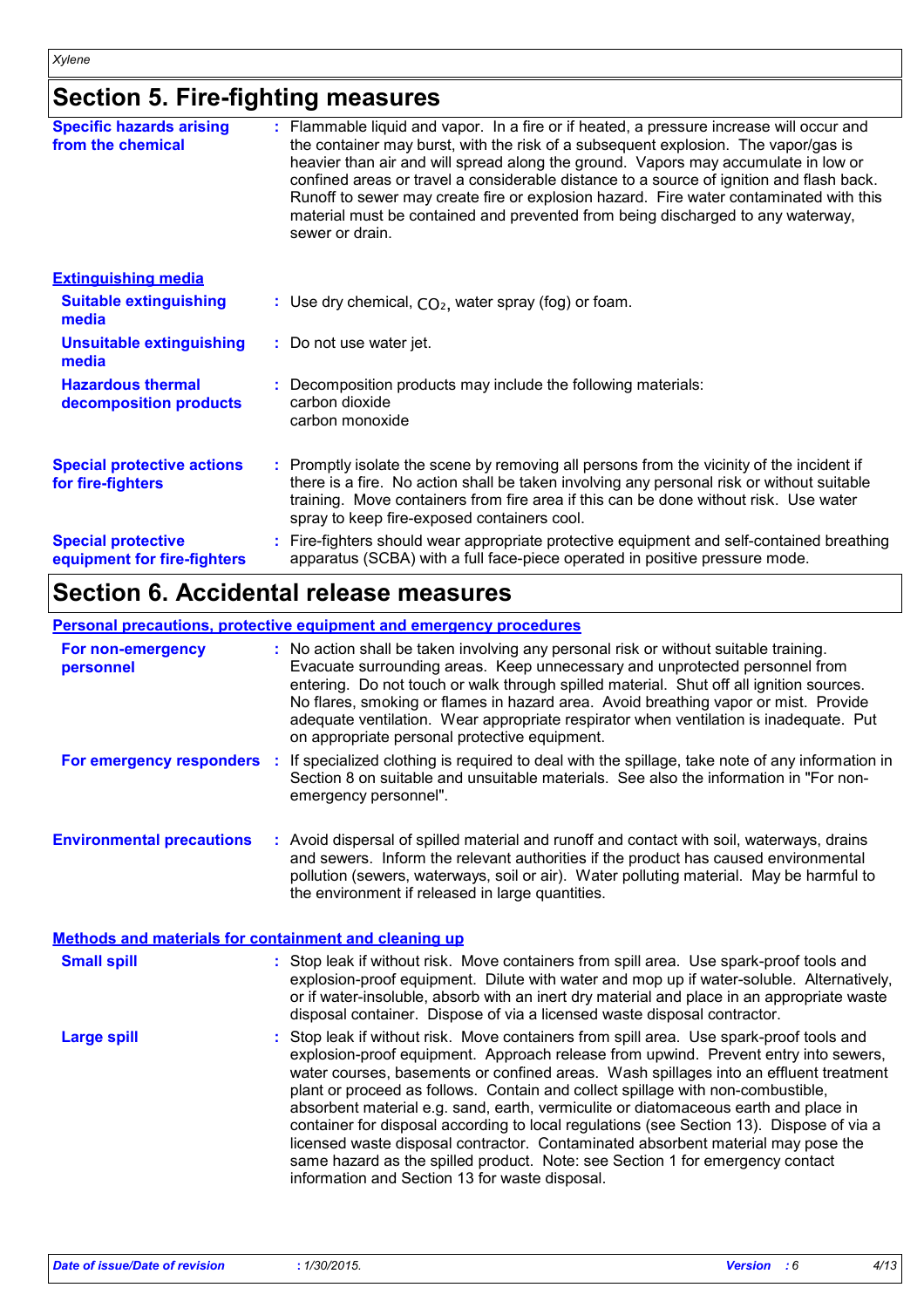### **Section 7. Handling and storage**

| <b>Precautions for safe handling</b> |                                                                                                                                                                                                                                                                                                                                                                                                                                                                                                                                                                                                                                                                                                                                                                                                                                                                                                                                                                                                                                       |
|--------------------------------------|---------------------------------------------------------------------------------------------------------------------------------------------------------------------------------------------------------------------------------------------------------------------------------------------------------------------------------------------------------------------------------------------------------------------------------------------------------------------------------------------------------------------------------------------------------------------------------------------------------------------------------------------------------------------------------------------------------------------------------------------------------------------------------------------------------------------------------------------------------------------------------------------------------------------------------------------------------------------------------------------------------------------------------------|
|                                      | Put on appropriate personal protective equipment (see Section 8). Avoid exposure -<br>obtain special instructions before use. Do not handle until all safety precautions have<br>been read and understood. Do not get in eyes or on skin or clothing. Do not breathe<br>vapor or mist. Do not swallow. Avoid release to the environment. Use only with<br>adequate ventilation. Wear appropriate respirator when ventilation is inadequate. Do<br>not enter storage areas and confined spaces unless adequately ventilated. Keep in the<br>original container or an approved alternative made from a compatible material, kept<br>tightly closed when not in use. Store and use away from heat, sparks, open flame or<br>any other ignition source. Use explosion-proof electrical (ventilating, lighting and<br>material handling) equipment. Use only non-sparking tools. Take precautionary<br>measures against electrostatic discharges. Empty containers retain product residue<br>and can be hazardous. Do not reuse container. |
|                                      | Eating, drinking and smoking should be prohibited in areas where this material is<br>handled, stored and processed. Workers should wash hands and face before eating,<br>drinking and smoking. Remove contaminated clothing and protective equipment before<br>entering eating areas. See also Section 8 for additional information on hygiene<br>measures.                                                                                                                                                                                                                                                                                                                                                                                                                                                                                                                                                                                                                                                                           |
|                                      | Store in accordance with local regulations. Store in a segregated and approved area.<br>Store in original container protected from direct sunlight in a dry, cool and well-ventilated<br>area, away from incompatible materials (see Section 10) and food and drink. Store<br>locked up. Eliminate all ignition sources. Separate from oxidizing materials. Keep<br>container tightly closed and sealed until ready for use. Containers that have been<br>opened must be carefully resealed and kept upright to prevent leakage. Do not store in<br>unlabeled containers. Use appropriate containment to avoid environmental<br>contamination.                                                                                                                                                                                                                                                                                                                                                                                        |
|                                      | Bulk Storage Conditions: Maintain all storage tanks in accordance with applicable<br>regulations. Use necessary controls to monitor tank inventories. Inspect all storage<br>tanks on a periodic basis. Test tanks and associated piping for tightness. Maintain the<br>automatic leak detection devices to assure proper working condition.                                                                                                                                                                                                                                                                                                                                                                                                                                                                                                                                                                                                                                                                                          |
|                                      |                                                                                                                                                                                                                                                                                                                                                                                                                                                                                                                                                                                                                                                                                                                                                                                                                                                                                                                                                                                                                                       |

### **Section 8. Exposure controls/personal protection**

#### **Control parameters**

**Occupational exposure limits**

| <b>Ingredient name</b> | <b>Exposure limits</b>                                                                                                                                                                                                                                                           |
|------------------------|----------------------------------------------------------------------------------------------------------------------------------------------------------------------------------------------------------------------------------------------------------------------------------|
| Xylenes, mixed isomers | ACGIH TLV (United States, 4/2014).<br>TWA: 100 ppm 8 hours.<br>TWA: $434$ mg/m <sup>3</sup> 8 hours.<br>STEL: 150 ppm 15 minutes.<br>STEL: 651 mg/m <sup>3</sup> 15 minutes.<br>OSHA PEL (United States, 2/2013).<br>TWA: 100 ppm 8 hours.<br>TWA: $435 \text{ mg/m}^3$ 8 hours. |
| Ethylbenzene           | ACGIH TLV (United States, 4/2014).<br>TWA: 20 ppm 8 hours.<br>OSHA PEL (United States, 2/2013).<br>TWA: 100 ppm 8 hours.<br>TWA: $435$ mg/m <sup>3</sup> 8 hours.                                                                                                                |

#### **Appropriate engineering controls**

**:** Use only with adequate ventilation. Use process enclosures, local exhaust ventilation or other engineering controls to keep worker exposure to airborne contaminants below any recommended or statutory limits. The engineering controls also need to keep gas, vapor or dust concentrations below any lower explosive limits. Use explosion-proof ventilation equipment.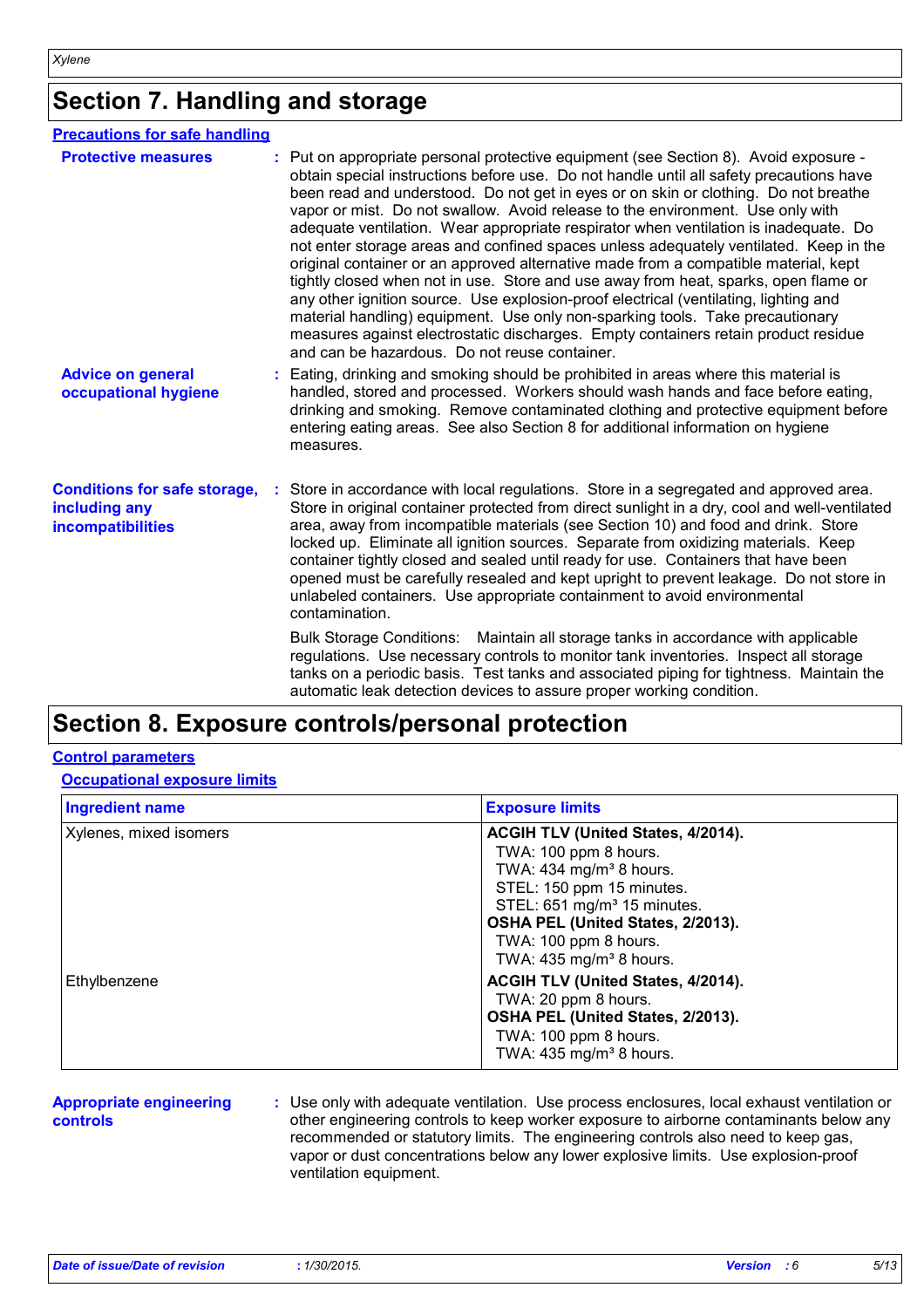## **Section 8. Exposure controls/personal protection**

| <b>Environmental exposure</b><br><b>controls</b> | : Emissions from ventilation or work process equipment should be checked to ensure<br>they comply with the requirements of environmental protection legislation. In some<br>cases, vapor controls, filters or engineering modifications to the process equipment will<br>be necessary to reduce emissions to acceptable levels.                                                                                                                                                                                                                                     |
|--------------------------------------------------|---------------------------------------------------------------------------------------------------------------------------------------------------------------------------------------------------------------------------------------------------------------------------------------------------------------------------------------------------------------------------------------------------------------------------------------------------------------------------------------------------------------------------------------------------------------------|
| <b>Individual protection measures</b>            |                                                                                                                                                                                                                                                                                                                                                                                                                                                                                                                                                                     |
| <b>Hygiene measures</b>                          | : Wash hands, forearms and face thoroughly after handling chemical products, before<br>eating, smoking and using the lavatory and at the end of the working period.<br>Appropriate techniques should be used to remove potentially contaminated clothing.<br>Wash contaminated clothing before reusing. Ensure that eyewash stations and safety<br>showers are close to the workstation location.                                                                                                                                                                   |
| <b>Eye/face protection</b>                       | : Safety glasses equipped with side shields are recommended as minimum protection in<br>industrial settings. If contact is possible, the following protection should be worn, unless<br>the assessment indicates a higher degree of protection: Splash goggles. Safety<br>eyewear complying with an approved standard should be used when a risk assessment<br>indicates this is necessary to avoid exposure to liquid splashes, mists, gases or dusts.<br>chemical splash goggles. If inhalation hazards exist, a full-face respirator may be<br>required instead. |
| <b>Skin protection</b>                           |                                                                                                                                                                                                                                                                                                                                                                                                                                                                                                                                                                     |
| <b>Hand protection</b>                           | : Chemical-resistant gloves complying with an approved standard should be worn at all<br>times when handling chemical products if a risk assessment indicates this is necessary.<br>Considering the parameters specified by the glove manufacturer, check during use that<br>the gloves are still retaining their protective properties. It should be noted that the time<br>to breakthrough for any glove material may be different for different glove<br>manufacturers.                                                                                          |
| <b>Body protection</b>                           | : Personal protective equipment for the body should be selected based on the task being<br>performed and the risks involved and should be approved by a specialist before<br>handling this product.                                                                                                                                                                                                                                                                                                                                                                 |
| <b>Other skin protection</b>                     | : Appropriate footwear and any additional skin protection measures should be selected<br>based on the task being performed and the risks involved and should be approved by a<br>specialist before handling this product.                                                                                                                                                                                                                                                                                                                                           |
| <b>Respiratory protection</b>                    | : Use a properly fitted, air-purifying or supplied-air respirator complying with an approved<br>standard if a risk assessment indicates this is necessary. Respirator selection must be<br>based on known or anticipated exposure levels, the hazards of the product and the safe<br>working limits of the selected respirator.                                                                                                                                                                                                                                     |

## **Section 9. Physical and chemical properties**

| <b>Physical state</b>                           | $:$ Liquid.                                                     |
|-------------------------------------------------|-----------------------------------------------------------------|
| <b>Color</b>                                    | : Transparent, colorless.                                       |
| <b>Odor</b>                                     | : Sweet, pungent aromatic hydrocarbon.                          |
| рH                                              | : Not available.                                                |
| <b>Melting point</b>                            | : $-48^{\circ}$ C ( $-54.4^{\circ}$ F)                          |
| <b>Boiling point/boiling range</b>              | : $138^{\circ}$ C (280.4 $^{\circ}$ F)                          |
| <b>Flash point</b>                              | : Closed cup: $27^{\circ}$ C (80.6 $^{\circ}$ F)                |
| <b>Evaporation rate</b>                         | $\therefore$ 0.8 (n-butyl acetate. = 1)                         |
| Lower and upper explosive<br>(flammable) limits | $:$ Lower: 1%<br>Upper: 7%                                      |
| <b>Vapor pressure</b>                           | $\therefore$ 0.93 kPa (7 mm Hg) [room temperature]              |
| <b>Vapor density</b>                            | : $3.7$ [Air = 1]                                               |
| <b>Relative density</b>                         | : 0.87                                                          |
| <b>Density Ibs/gal</b>                          | $: 7.25$ lbs/gal                                                |
| <b>Gravity, <sup>o</sup>API</b>                 | : Estimated 31 $@$ 60 F                                         |
| <b>Solubility</b>                               | : Very slightly soluble in the following materials: cold water. |
| <b>Auto-ignition temperature</b>                | : $432^{\circ}$ C (809.6 $^{\circ}$ F)                          |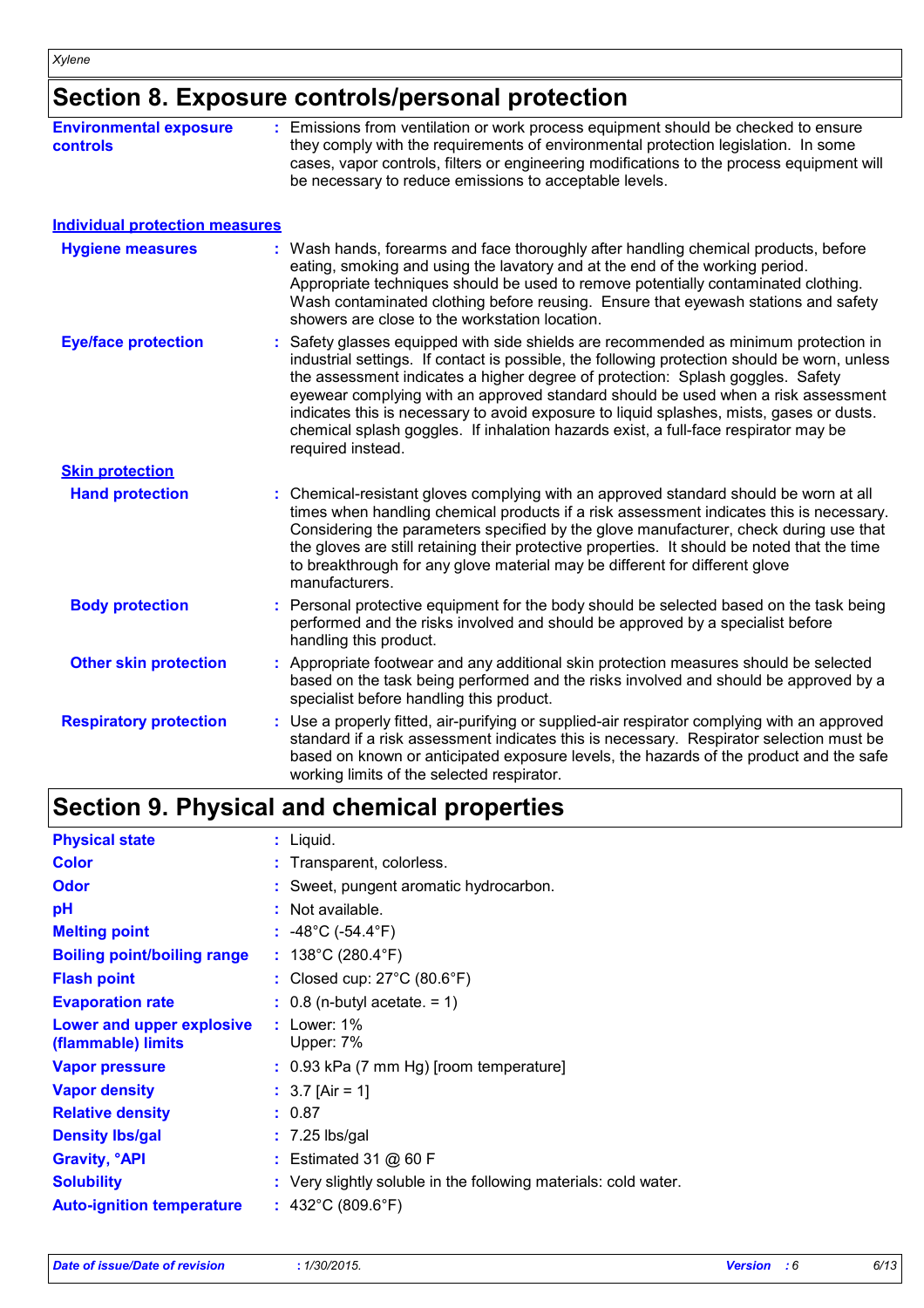### **Section 10. Stability and reactivity**

| <b>Reactivity</b>                                   | : Not expected to be Explosive, Self-Reactive, Self-Heating, or an Organic Peroxide<br>under US GHS Definition(s).                                                                                                                         |
|-----------------------------------------------------|--------------------------------------------------------------------------------------------------------------------------------------------------------------------------------------------------------------------------------------------|
| <b>Chemical stability</b>                           | : The product is stable.                                                                                                                                                                                                                   |
| <b>Possibility of hazardous</b><br><b>reactions</b> | : Under normal conditions of storage and use, hazardous reactions will not occur.                                                                                                                                                          |
| <b>Conditions to avoid</b>                          | : Avoid all possible sources of ignition (spark or flame). Do not pressurize, cut, weld,<br>braze, solder, drill, grind or expose containers to heat or sources of ignition. Do not<br>allow vapor to accumulate in low or confined areas. |
| <b>Incompatible materials</b>                       | : Reactive or incompatible with the following materials:<br>oxidizing materials                                                                                                                                                            |
| <b>Hazardous decomposition</b><br>products          | : Under normal conditions of storage and use, hazardous decomposition products should<br>not be produced.                                                                                                                                  |

### **Section 11. Toxicological information**

#### **Information on toxicological effects**

#### **Acute toxicity**

| <b>Product/ingredient name</b> | <b>Result</b>               | <b>Species</b> | <b>Dose</b> | <b>Exposure</b> |
|--------------------------------|-----------------------------|----------------|-------------|-----------------|
| Xylenes, mixed isomers         | LC50 Inhalation Gas.        | Cat            | 9500 ppm    | 2 hours         |
|                                | LC50 Inhalation Gas.        | Rat            | 5000 ppm    | 4 hours         |
|                                | LC50 Inhalation Gas.        | Rat            | 6700 ppm    | 4 hours         |
|                                | <b>LC50 Inhalation Gas.</b> | Rat            | 6670 ppm    | 4 hours         |
|                                | LD50 Oral                   | Mouse          | 2119 mg/kg  |                 |
|                                | LD50 Oral                   | Rat            | 4300 mg/kg  |                 |
|                                | LD50 Oral                   | Rat            | 4300 mg/kg  |                 |
| Ethylbenzene                   | LD50 Dermal                 | Rabbit         | >5000 mg/kg |                 |
|                                | LD50 Oral                   | Rat            | 3500 mg/kg  |                 |

**Conclusion/Summary : Xylenes, mixed isomers**: Effects from Acute Exposure: ORAL (LD50), Acute: 4,300 mg/kg [Rat]. INHALATION (LC50), Acute: 4,550 ppm for four hours [Rat]. DERMAL (LD<sub>50</sub>), Acute: 14,100 uL/kg [Rabbit]. Overexposure to xylene may cause upper respiratory tract irritation, headache, cyanosis, blood serum changes, CNS damage and narcosis. Effects may be increased by the use of alcoholic beverages. Evidence of liver and kidney impairment were reported in workers recovering from a gross over-exposure. **Ethylbenzene**: Effects from Acute Exposure: ORAL (LD50), Acute: 3,500 mg/kg [Rat]. DERMAL (LD50), Acute: 17,800 uL/kg [Rabbit]. INTRAPERITONEAL (LD50), Acute: 2,624 mg/kg [Rat]. Effects from Prolonged or Repeated Exposure: Findings from a 2-year inhalation study in rodents conducted by NTP were as follows: Effects were observed only at the highest exposure level (750 ppm). At this level the incidence of renal tumors was elevated in male rats (tubular carcinomas) and female rats (tubular adenomas). Also, the incidence of tumors was elevated in male mice (alveolar and bronchiolar carcinomas) and female mice (hepatocellular carcinomas). IARC has classified ethyl benzene as "possibly carcinogenic to humans" (Group 2B). Studies in laboratory animals indicate some evidence of post-implantation deaths following high levels of maternal exposure. The relevance of these findings to humans is not clear at this time. Studies in laboratory animals indicate limited evidence of renal malformations, resorptions, and developmental delays following high levels of maternal exposure. The relevance of these findings to humans is not clear at this time. Studies in laboratory animals indicate some evidence of adverse effects on the liver, kidney,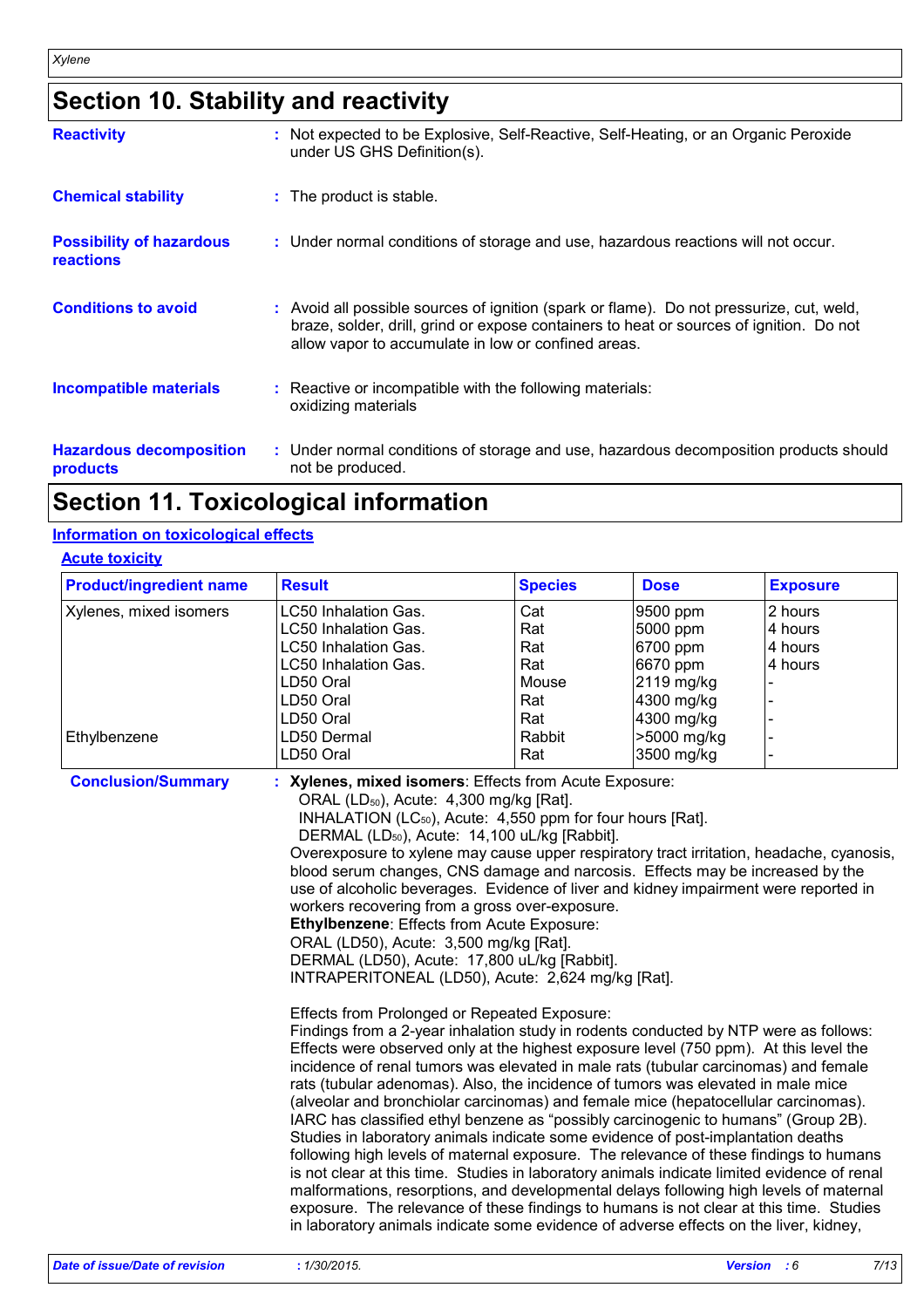## **Section 11. Toxicological information**

thyroid, and pituitary gland.

#### **Irritation/Corrosion**

| <b>Product/ingredient name</b>                            | <b>Result</b>                |                            |            | <b>Species</b>                                     | <b>Score</b>                | <b>Exposure</b>                       | <b>Observation</b>                                                                |
|-----------------------------------------------------------|------------------------------|----------------------------|------------|----------------------------------------------------|-----------------------------|---------------------------------------|-----------------------------------------------------------------------------------|
| Xylenes, mixed isomers                                    | Skin - Mild irritant         |                            |            | Rat                                                |                             | 8 hours 60                            | $\overline{a}$                                                                    |
|                                                           | Skin - Moderate irritant     |                            |            | Rabbit                                             |                             | microliters<br>24 hours 500           |                                                                                   |
|                                                           |                              |                            |            |                                                    |                             | milligrams                            |                                                                                   |
|                                                           | Skin - Moderate irritant     |                            |            | Rabbit                                             |                             | 100 Percent                           |                                                                                   |
| Ethylbenzene                                              | Skin - Mild irritant         |                            |            | Rabbit                                             |                             | 24 hours 15<br>milligrams             |                                                                                   |
|                                                           |                              |                            |            |                                                    |                             |                                       |                                                                                   |
| <b>Skin</b>                                               |                              | No additional information. |            |                                                    |                             |                                       |                                                                                   |
| <b>Eyes</b>                                               |                              |                            |            | conjuctivitis, corneal vacuolation, and keratitis. |                             |                                       | Xylenes, mixed isomers: When splashed in the eyes, xylene may cause burning pain, |
| <b>Respiratory</b>                                        | : No additional information. |                            |            |                                                    |                             |                                       |                                                                                   |
| <b>Sensitization</b>                                      |                              |                            |            |                                                    |                             |                                       |                                                                                   |
| <b>Skin</b>                                               |                              | No additional information. |            |                                                    |                             |                                       |                                                                                   |
| <b>Respiratory</b>                                        |                              | No additional information. |            |                                                    |                             |                                       |                                                                                   |
| <b>Mutagenicity</b>                                       |                              |                            |            |                                                    |                             |                                       |                                                                                   |
| <b>Conclusion/Summary</b>                                 | : No additional information. |                            |            |                                                    |                             |                                       |                                                                                   |
| <b>Carcinogenicity</b>                                    |                              |                            |            |                                                    |                             |                                       |                                                                                   |
| <b>Conclusion/Summary</b>                                 | : No additional information. |                            |            |                                                    |                             |                                       |                                                                                   |
| <b>Classification</b>                                     |                              |                            |            |                                                    |                             |                                       |                                                                                   |
| <b>Product/ingredient name</b>                            | <b>OSHA</b>                  | <b>IARC</b>                | <b>NTP</b> |                                                    |                             |                                       |                                                                                   |
| Xylenes, mixed isomers                                    |                              | 3                          |            |                                                    |                             |                                       |                                                                                   |
| Ethylbenzene                                              |                              | 2B                         |            |                                                    |                             |                                       |                                                                                   |
| <b>Reproductive toxicity</b>                              |                              |                            |            |                                                    |                             |                                       |                                                                                   |
| <b>Conclusion/Summary</b>                                 | : No additional information. |                            |            |                                                    |                             |                                       |                                                                                   |
| <b>Teratogenicity</b>                                     |                              |                            |            |                                                    |                             |                                       |                                                                                   |
| <b>Conclusion/Summary</b>                                 | : No additional information. |                            |            |                                                    |                             |                                       |                                                                                   |
| <b>Specific target organ toxicity (single exposure)</b>   |                              |                            |            |                                                    |                             |                                       |                                                                                   |
| <b>Name</b>                                               |                              |                            |            | <b>Category</b>                                    | <b>Route of</b><br>exposure |                                       | <b>Target organs</b>                                                              |
| Ethylbenzene                                              |                              |                            |            | Category 3                                         |                             | Not applicable.                       | Respiratory tract                                                                 |
| Cumene                                                    |                              |                            |            | Category 3                                         |                             | Not applicable.                       | irritation<br>Respiratory tract                                                   |
|                                                           |                              |                            |            |                                                    |                             |                                       | irritation                                                                        |
| <b>Specific target organ toxicity (repeated exposure)</b> |                              |                            |            |                                                    |                             |                                       |                                                                                   |
| <b>Name</b>                                               |                              |                            |            | <b>Category</b>                                    | <b>Route of</b>             |                                       | <b>Target organs</b>                                                              |
|                                                           |                              |                            |            |                                                    | exposure                    |                                       |                                                                                   |
| Ethylbenzene                                              |                              |                            | Category 2 | Inhalation                                         |                             | ears                                  |                                                                                   |
| <b>Aspiration hazard</b>                                  |                              |                            |            |                                                    |                             |                                       |                                                                                   |
| <b>Name</b>                                               |                              |                            |            |                                                    | <b>Result</b>               |                                       |                                                                                   |
| Ethylbenzene                                              |                              |                            |            |                                                    |                             | <b>ASPIRATION HAZARD - Category 1</b> |                                                                                   |

#### **Information on the likely routes of exposure**

- **:** Routes of entry anticipated: Dermal, Inhalation.
- **Potential acute health effects**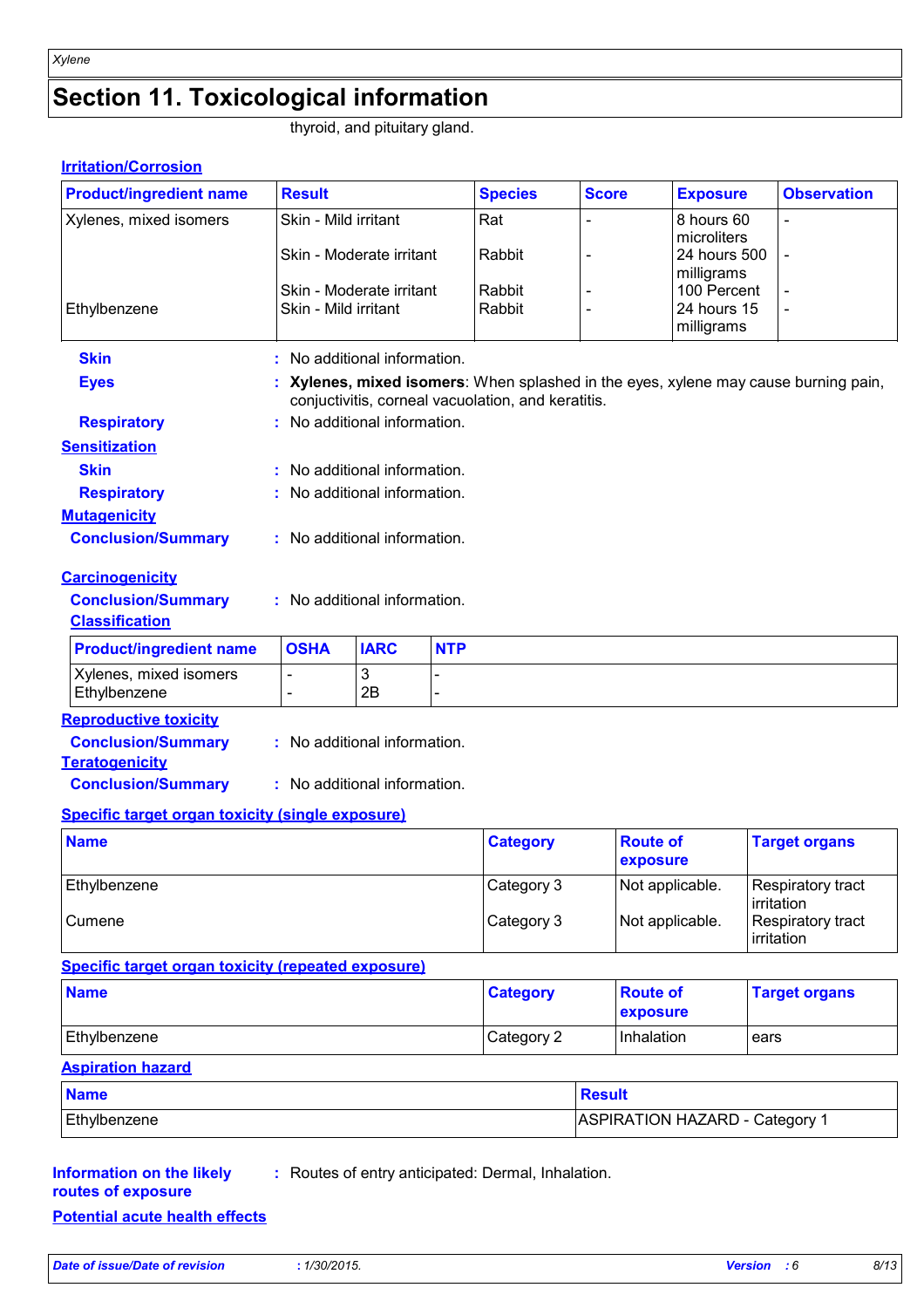## **Section 11. Toxicological information**

| <b>Eye contact</b>                      | : Causes serious eye irritation.                                                                     |
|-----------------------------------------|------------------------------------------------------------------------------------------------------|
| <b>Inhalation</b>                       | Harmful if inhaled. May cause respiratory irritation.                                                |
| <b>Skin contact</b>                     | Harmful in contact with skin. Causes skin irritation.                                                |
| <b>Ingestion</b>                        | May be fatal if swallowed and enters airways. Irritating to mouth, throat and stomach.               |
|                                         | <b>Symptoms related to the physical, chemical and toxicological characteristics</b>                  |
| <b>Eye contact</b>                      | : Adverse symptoms may include the following:<br>pain or irritation<br>watering<br>redness           |
| <b>Inhalation</b>                       | : Adverse symptoms may include the following:<br>respiratory tract irritation<br>coughing            |
| <b>Skin contact</b>                     | : Adverse symptoms may include the following:<br>irritation<br>redness                               |
| <b>Ingestion</b>                        | : Adverse symptoms may include the following:<br>nausea or vomiting                                  |
| <b>Potential chronic health effects</b> |                                                                                                      |
| <b>General</b>                          | : May cause damage to organs through prolonged or repeated exposure if inhaled.                      |
| <b>Carcinogenicity</b>                  | Suspected of causing cancer if inhaled. Risk of cancer depends on duration and level<br>of exposure. |
| <b>Mutagenicity</b>                     | No known significant effects or critical hazards.                                                    |
| <b>Teratogenicity</b>                   | No known significant effects or critical hazards.                                                    |
| <b>Developmental effects</b>            | : No known significant effects or critical hazards.                                                  |
| <b>Fertility effects</b>                | : No known significant effects or critical hazards.                                                  |
|                                         |                                                                                                      |

## **Section 12. Ecological information**

| <b>Product/ingredient name</b> | <b>Result</b>                      | <b>Species</b>                                                               | <b>Exposure</b> |
|--------------------------------|------------------------------------|------------------------------------------------------------------------------|-----------------|
| Xylenes, mixed isomers         | Acute EC50 90 mg/l Fresh water     | Crustaceans - Cypris subglobosa                                              | 48 hours        |
|                                | Acute LC50 8.5 ppm Marine water    | Crustaceans - Palaemonetes<br>pugio - Adult                                  | 48 hours        |
|                                | Acute LC50 8500 µg/l Marine water  | Crustaceans - Palaemonetes<br>pugio                                          | 48 hours        |
|                                | Acute LC50 15700 µg/l Fresh water  | Fish - Lepomis macrochirus -<br>Juvenile (Fledgling, Hatchling,<br>Weanling) | 96 hours        |
|                                | Acute LC50 19000 µg/l Fresh water  | Fish - Lepomis macrochirus                                                   | 96 hours        |
|                                | Acute LC50 13400 µg/l Fresh water  | Fish - Pimephales promelas                                                   | 96 hours        |
|                                | Acute LC50 16940 µg/l Fresh water  | Fish - Carassius auratus                                                     | 96 hours        |
| Ethylbenzene                   | Acute EC50 4600 µg/l Fresh water   | Algae - Pseudokirchneriella<br>subcapitata                                   | 72 hours        |
|                                | Acute EC50 3600 µg/l Fresh water   | Algae - Pseudokirchneriella<br>subcapitata                                   | 96 hours        |
|                                | Acute EC50 2930 µg/l Fresh water   | Daphnia - Daphnia magna -<br><b>Neonate</b>                                  | 48 hours        |
|                                | Acute LC50 5200 µg/l Marine water  | Crustaceans - Americamysis<br>bahia                                          | 48 hours        |
|                                | Acute LC50 4200 µg/l Fresh water   | Fish - Oncorhynchus mykiss                                                   | 96 hours        |
|                                | Chronic NOEC 1000 µg/l Fresh water | Algae - Pseudokirchneriella<br>subcapitata                                   | 96 hours        |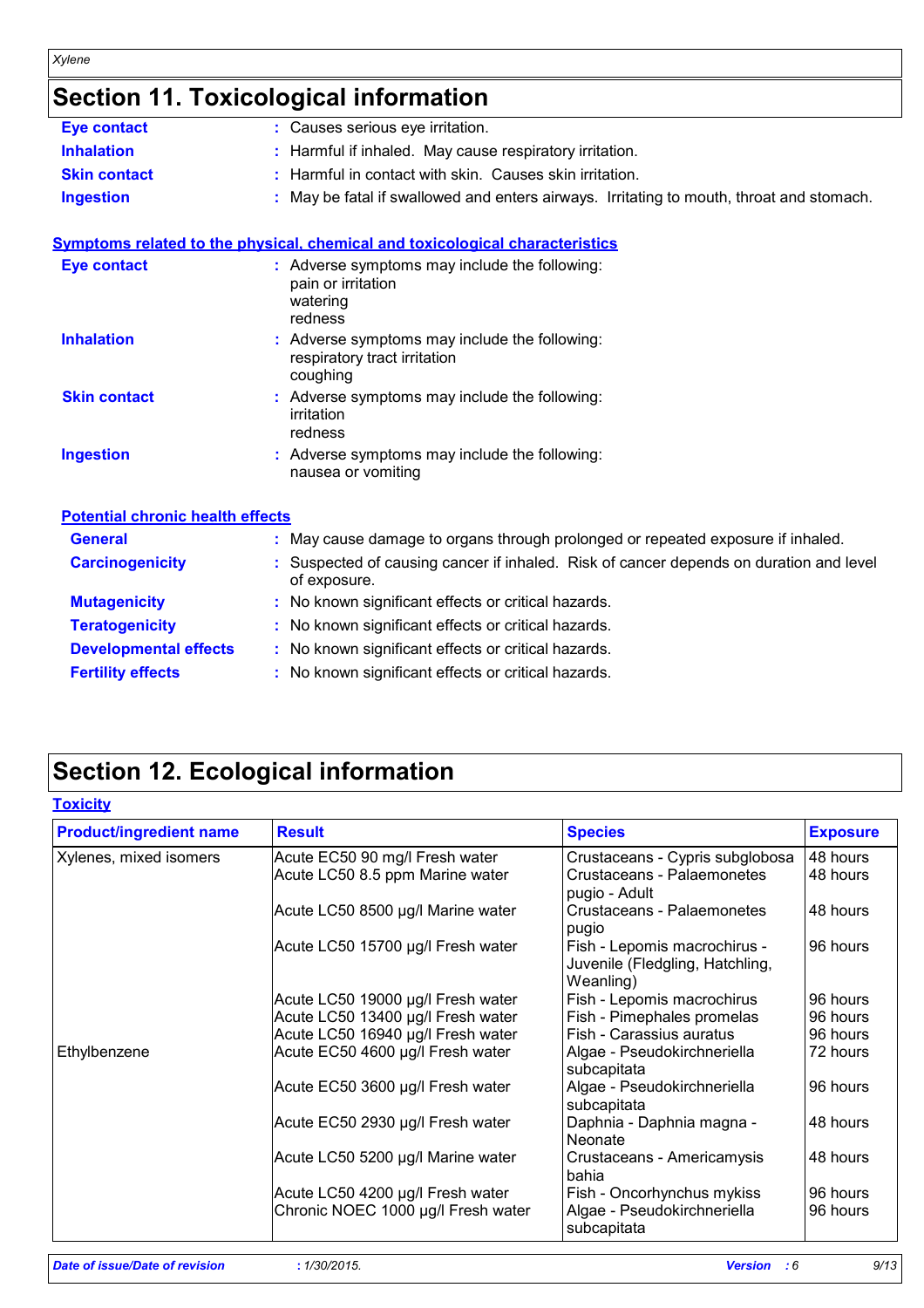## **Section 12. Ecological information**

**Conclusion/Summary :** Not available.

#### **Persistence and degradability**

**Conclusion/Summary :** Not available.

#### **Bioaccumulative potential**

| <b>Product/ingredient name</b> | LogP <sub>ow</sub> | <b>BCF</b>   | <b>Potential</b> |
|--------------------------------|--------------------|--------------|------------------|
| Xylenes, mixed isomers         | 3.12               | 18.1 to 25.9 | low              |
| Ethylbenzene                   | 3.6                |              | low              |

#### **Mobility in soil**

| <b>Soil/water partition</b> | : Not available. |
|-----------------------------|------------------|
| <b>coefficient (Koc)</b>    |                  |

#### **Other adverse effects** : No known significant effects or critical hazards.

### **Section 13. Disposal considerations**

| <b>Disposal methods</b>    | : The generation of waste should be avoided or minimized wherever possible. Disposal<br>of this product, solutions and any by-products should at all times comply with the<br>requirements of environmental protection and waste disposal legislation and any<br>regional local authority requirements. Dispose of surplus and non-recyclable products<br>via a licensed waste disposal contractor. Waste should not be disposed of untreated to<br>the sewer unless fully compliant with the requirements of all authorities with jurisdiction.<br>Waste packaging should be recycled. This material and its container must be disposed<br>of in a safe way. Care should be taken when handling emptied containers that have not<br>been cleaned or rinsed out. Empty containers or liners may retain some product<br>residues. Vapor from product residues may create a highly flammable or explosive<br>atmosphere inside the container. Do not cut, weld or grind used containers unless they<br>have been cleaned thoroughly internally. Avoid dispersal of spilled material and runoff<br>and contact with soil, waterways, drains and sewers. |
|----------------------------|------------------------------------------------------------------------------------------------------------------------------------------------------------------------------------------------------------------------------------------------------------------------------------------------------------------------------------------------------------------------------------------------------------------------------------------------------------------------------------------------------------------------------------------------------------------------------------------------------------------------------------------------------------------------------------------------------------------------------------------------------------------------------------------------------------------------------------------------------------------------------------------------------------------------------------------------------------------------------------------------------------------------------------------------------------------------------------------------------------------------------------------------------|
| <b>RCRA classification</b> | $:$ D001, D018                                                                                                                                                                                                                                                                                                                                                                                                                                                                                                                                                                                                                                                                                                                                                                                                                                                                                                                                                                                                                                                                                                                                       |

#### **United States - RCRA Toxic hazardous waste "U" List**

| Ingredient | <b>CAS#</b> | <b>Status</b> | Reference<br>number |
|------------|-------------|---------------|---------------------|
| Xylene     | 1330-20-7   | Listed        | U239                |

## **Section 14. Transport information**

|                                       | <b>DOT Classification</b>       | <b>IMDG</b>                     | <b>IATA</b>                     |
|---------------------------------------|---------------------------------|---------------------------------|---------------------------------|
| <b>UN number</b>                      | <b>UN1307</b>                   | <b>UN1307</b>                   | <b>UN1307</b>                   |
| <b>UN proper</b><br>shipping name     | RQ, Xylenes, 3, UN 1307, PG III | RQ, Xylenes, 3, UN 1307, PG III | RQ, Xylenes, 3, UN 1307, PG III |
| <b>Transport</b><br>hazard class(es)  | 3<br><b>LANMABLE LICK</b>       | 3                               | 3                               |
| <b>Packing group</b>                  | $\mathsf{III}$                  | III                             | $\mathbf{III}$                  |
| <b>Environmental</b><br>hazards       | No.                             | No.                             | No.                             |
|                                       |                                 |                                 |                                 |
| <b>Date of issue/Date of revision</b> | : 1/30/2015.                    |                                 | 10/13<br><b>Version</b><br>:6   |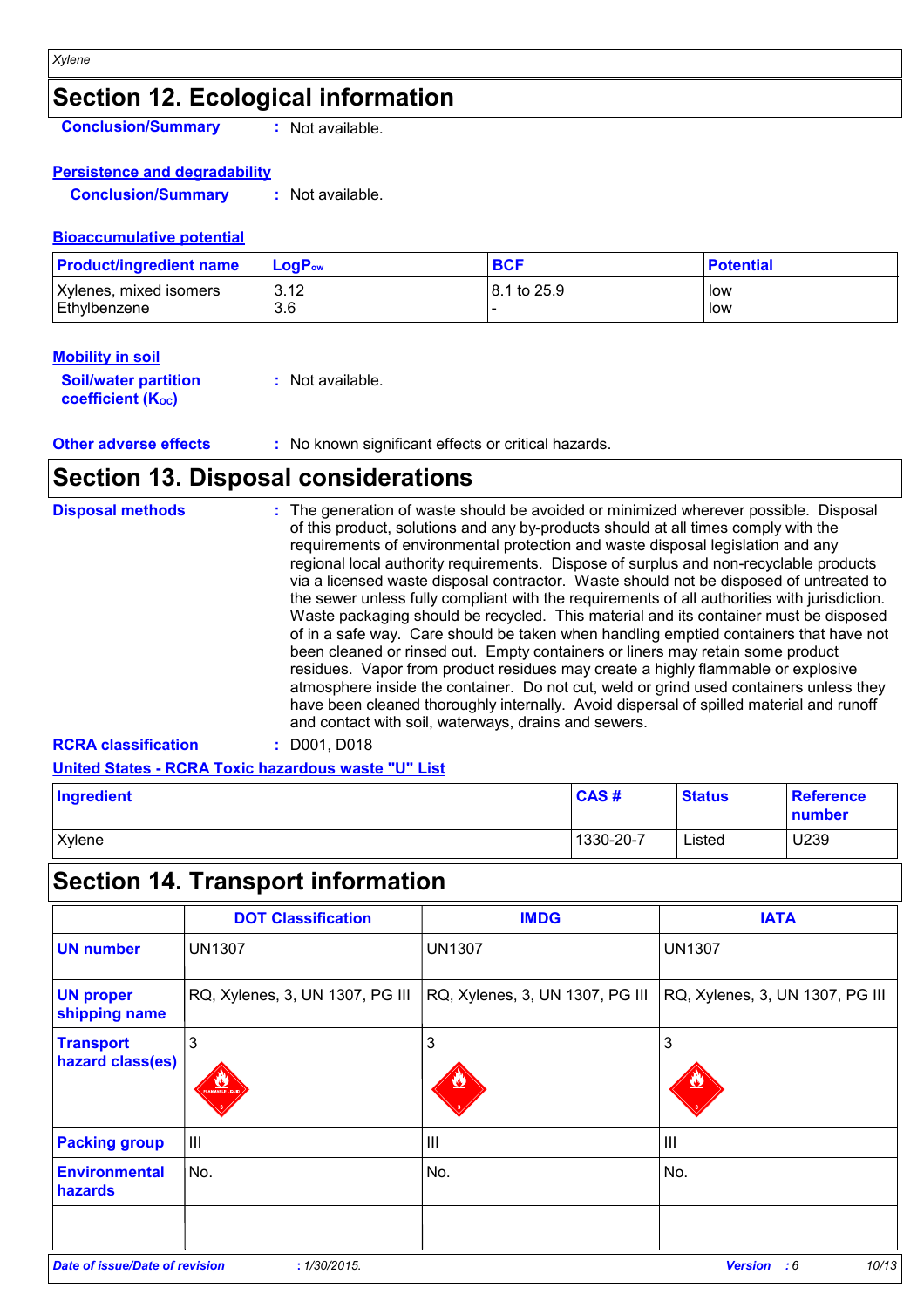### **Section 14. Transport information**

|                   | <u>UUULITEITUUDUULIIIUIIIUUUT</u> |  |
|-------------------|-----------------------------------|--|
| <b>Additional</b> | <b>Reportable quantity</b>        |  |
| information       | 125 lbs / 56.75 kg [17.232 gal /  |  |
|                   | 65.23 L                           |  |
|                   | Package sizes shipped in          |  |
|                   | quantities less than the product  |  |
|                   | reportable quantity are not       |  |
|                   | subject to the RQ (reportable     |  |
|                   | quantity) transportation          |  |
|                   | requirements.                     |  |
|                   |                                   |  |
|                   |                                   |  |
|                   |                                   |  |

**Special precautions for user Transport within user's premises:** always transport in closed containers that are **:** upright and secure. Ensure that persons transporting the product know what to do in the event of an accident or spillage.

### **Section 15. Regulatory information**

| <b>U.S. Federal regulations</b>               | : United States inventory (TSCA 8b): All components are listed or exempted.                                                                                                                                                                                                                                                                                                   |
|-----------------------------------------------|-------------------------------------------------------------------------------------------------------------------------------------------------------------------------------------------------------------------------------------------------------------------------------------------------------------------------------------------------------------------------------|
|                                               | Clean Water Act (CWA) 307: Ethylbenzene; Toluene; Benzene                                                                                                                                                                                                                                                                                                                     |
|                                               | Clean Water Act (CWA) 311: Xylene                                                                                                                                                                                                                                                                                                                                             |
|                                               | This material is classified as an oil under Section 311 of the Clean Water Act (CWA)<br>and the Oil Pollution Act of 1990 (OPA). Discharges or spills which produce a visible<br>sheen on waters of the United States, their adjoining shorelines, or into conduits leading<br>to surface waters must be reported to the EPA's National Response Center at (800)<br>424-8802. |
| <b>SARA 302/304</b>                           |                                                                                                                                                                                                                                                                                                                                                                               |
| <b>Composition/information on ingredients</b> |                                                                                                                                                                                                                                                                                                                                                                               |
| <b>SARA 304 RQ</b>                            | Not applicable.                                                                                                                                                                                                                                                                                                                                                               |
|                                               |                                                                                                                                                                                                                                                                                                                                                                               |

| <b>SARA 311/312</b>   |                                                                                     |
|-----------------------|-------------------------------------------------------------------------------------|
| <b>Classification</b> | : Fire hazard<br>Immediate (acute) health hazard<br>Delayed (chronic) health hazard |

#### **Composition/information on ingredients**

| <b>Name</b>            | <b>Fire</b><br>hazard | <b>Sudden</b><br>release of<br><b>pressure</b> | <b>Reactive</b> | <b>Immediate</b><br>(acute)<br>health<br>hazard | <b>Delayed</b><br>(chronic)<br>health<br>hazard |
|------------------------|-----------------------|------------------------------------------------|-----------------|-------------------------------------------------|-------------------------------------------------|
| Xylenes, mixed isomers | Yes.                  | No.                                            | No.             | Yes.                                            | Yes.                                            |
| Ethylbenzene           | Yes.                  | No.                                            | No.             | Yes.                                            | Yes.                                            |
| Cumene                 | Yes.                  | No.                                            | No.             | Yes.                                            | Yes.                                            |

#### **SARA 313**

|                              | <b>Product name</b>    | <b>CAS number</b> | $\frac{9}{6}$ |
|------------------------------|------------------------|-------------------|---------------|
| <b>Form R - Reporting</b>    | Xylenes, mixed isomers | 1330-20-7         | ∣<90          |
| requirements                 | Ethylbenzene           | $100 - 41 - 4$    | $30$          |
| <b>Supplier notification</b> | Xylenes, mixed isomers | 1330-20-7         | $90$          |
|                              | Ethylbenzene           | $100 - 41 - 4$    | $30$          |

SARA 313 notifications must not be detached from the SDS and any copying and redistribution of the SDS shall include copying and redistribution of the notice attached to copies of the SDS subsequently redistributed.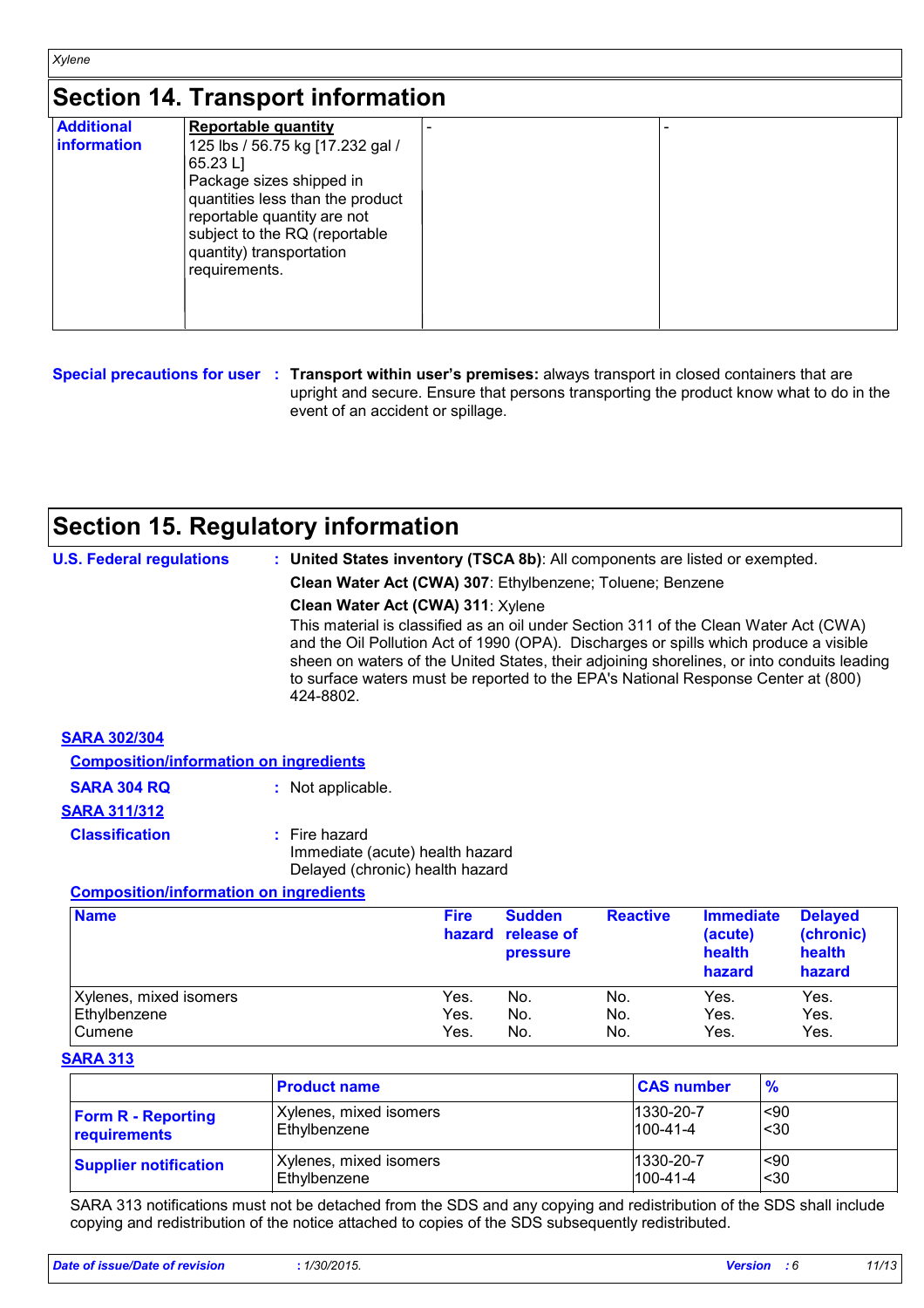### **Section 15. Regulatory information**

| <b>State regulations</b> |                                                                    |
|--------------------------|--------------------------------------------------------------------|
| <b>Massachusetts</b>     | : The following components are listed: XYLENE                      |
| <b>New York</b>          | : The following components are listed: Xylene (mixed)              |
| <b>New Jersey</b>        | : The following components are listed: XYLENES; BENZENE, DIMETHYL- |
| Pennsylvania             | : The following components are listed: BENZENE, DIMETHYL-          |
|                          |                                                                    |

#### **California Prop. 65**

*Xylene*

**WARNING:** This product contains a chemical known to the State of California to cause cancer. **WARNING:** This product contains less than 1% of a chemical known to the State of California to cause birth defects or

other reproductive harm.

| <b>Ingredient name</b> | $\frac{9}{6}$ | <b>Cancer</b> | <b>Reproductive</b> | <b>No significant risk</b><br>level                         | <b>Maximum</b><br>acceptable dosage<br><b>level</b> |
|------------------------|---------------|---------------|---------------------|-------------------------------------------------------------|-----------------------------------------------------|
| Ethylbenzene           | $30$          | Yes.          | No.                 | 41 µg/day (ingestion) No.<br>54 µg/day<br>(inhalation)      |                                                     |
| Cumene                 | <1            | Yes.          | No.                 | No.                                                         | No.                                                 |
| Toluene                | < 0.1         | No.           | Yes.                | No.                                                         | 7000 µg/day<br>(ingestion)                          |
| Benzene                | < 0.01        | Yes.          | Yes.                | $6.4 \mu g/day$<br>(ingestion)<br>13 µg/day<br>(inhalation) | 24 µg/day (ingestion)<br>49 µg/day<br>(inhalation)  |
| Naphthalene            | < 0.0001      | Yes.          | No.                 | Yes.                                                        | No.                                                 |

**International regulations**

| <b>International lists</b> | : Australia inventory (AICS): All components are listed or exempted.               |
|----------------------------|------------------------------------------------------------------------------------|
|                            | China inventory (IECSC): All components are listed or exempted.                    |
|                            | Japan inventory: All components are listed or exempted.                            |
|                            | Korea inventory: All components are listed or exempted.                            |
|                            | Malaysia Inventory (EHS Register): All components are listed or exempted.          |
|                            | New Zealand Inventory of Chemicals (NZIoC): All components are listed or exempted. |
|                            | Philippines inventory (PICCS): All components are listed or exempted.              |
|                            | Taiwan inventory (CSNN): All components are listed or exempted.                    |
| <b>Canada inventory</b>    | : All components are listed or exempted.                                           |
| <b>EU Inventory</b>        | : All components are listed or exempted.                                           |
| <b>WHMIS (Canada)</b>      | : Class B-2: Flammable liquid                                                      |
|                            | Class D-2A: Material causing other toxic effects (Very toxic).                     |
|                            | Class D-2B: Material causing other toxic effects (Toxic).                          |

### **Section 16. Other information**

#### **National Fire Protection Association (U.S.A.)**



**Reprinted with permission from NFPA 704-2001, Identification of the Hazards of Materials for Emergency Response Copyright ©1997, National Fire Protection Association, Quincy, MA 02269. This reprinted material is not the complete and official position of the National Fire Protection Association, on the referenced subject which is represented only by the standard in its entirety.**

**Copyright ©2001, National Fire Protection Association, Quincy, MA 02269. This warning system is intended to be interpreted and applied only by properly trained individuals to identify fire, health and reactivity hazards of chemicals. The user is referred to certain limited number of chemicals with recommended classifications in NFPA 49 and NFPA 325, which would be used as a guideline only. Whether the chemicals are classified by NFPA or not, anyone using the 704 systems to classify chemicals does so at their own risk.**

#### **History**